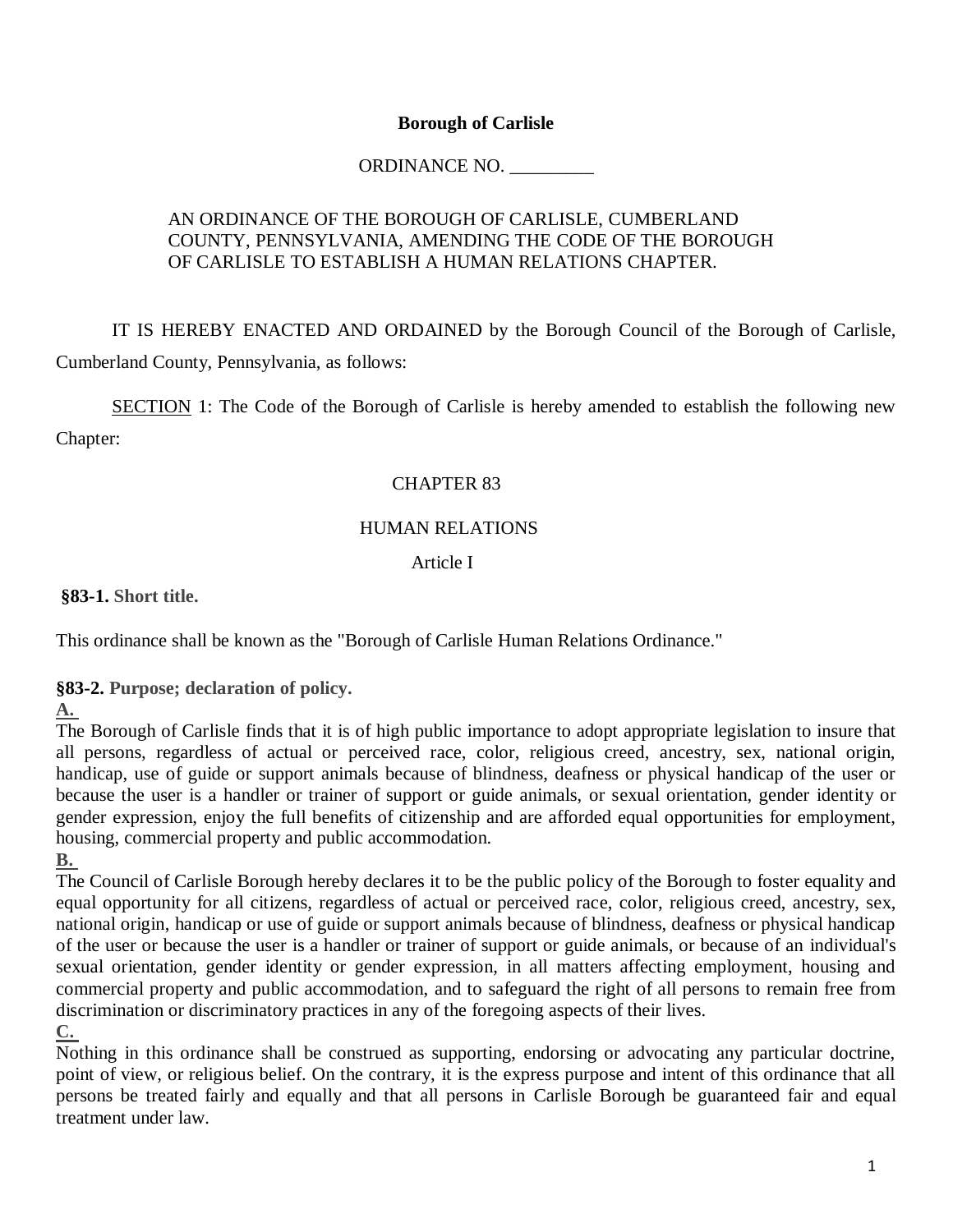### **[D.](http://ecode360.com/15421629#15421629)**

This ordinance shall be deemed an exercise of the police power of the Borough of Carlisle, as provided under the Pennsylvania Municipal Code, for the protection of the public welfare, prosperity, health and peace of the community of Carlisle Borough.

**§83-3. [Definitions; construal of terms.](http://ecode360.com/15421623#15421630)** 

### **[A.](http://ecode360.com/15421631#15421631)**

The following words and phrases, when appearing in this ordinance, shall have the meanings given to them under this section:

Borough

Means the Borough of Carlisle, County of Cumberland, Commonwealth of Pennsylvania

### Borough Council

Borough Council of the Borough of Carlisle.

### [Discrimination](http://ecode360.com/15421633#15421633)

Any discriminatory act(s) taken by any person, employer, entity, employment agency, or labor organization, with respect to or involving a transaction related to employment or public accommodations, housing or commercial property on the basis of a person's actual or perceived race, color, religious creed, ancestry, sex, national origin, handicap or use of guide or support animals because of blindness, deafness or physical handicap of the user or because the user is a handler or trainer of support or guide animals, or because of an individual's sexual orientation, gender identity or gender expression.

### [Discriminatory acts](http://ecode360.com/15421634#15421634)

All acts or actions defined in the Pennsylvania Human Relations Ac[t\[1\]](http://ecode360.com/15421623#ft15421634-1) as unlawful discriminatory practices as related to employment, public accommodations, publicly offered commercial property or housing accommodations on the basis of actual or perceived race, color, religious creed, ancestry, sex, national origin, handicap or use of guide or support animals because of blindness, deafness or physical handicap of the user or because the user is a handler or trainer of support or guide animals, or because of an individual's sexual orientation, gender identity or gender expression. The below rights are hereby recognized as and declared to be civil rights, which shall be enforceable as set forth in Section 3 of the Pennsylvania Human Relations Act.

### **[\(1\)](http://ecode360.com/15421635#15421635)**

[Employment](http://ecode360.com/15421635#15421635)

The opportunity for an individual to obtain employment for which he is qualified.

**[\(2\)](http://ecode360.com/15421636#15421636)**

### [Public accommodation](http://ecode360.com/15421636#15421636)

The opportunity for an individual to access food, beverages, lodging, resort or amusement which is open to, accepts or solicits the patronage of the general public, but shall not include any accommodations that are in their nature distinctly private.

### **[\(3\)](http://ecode360.com/15421637#15421637)**

### [Commercial property or housing](http://ecode360.com/15421637#15421637)

The opportunity for an individual to obtain any commercial property or housing accommodation for which he is qualified.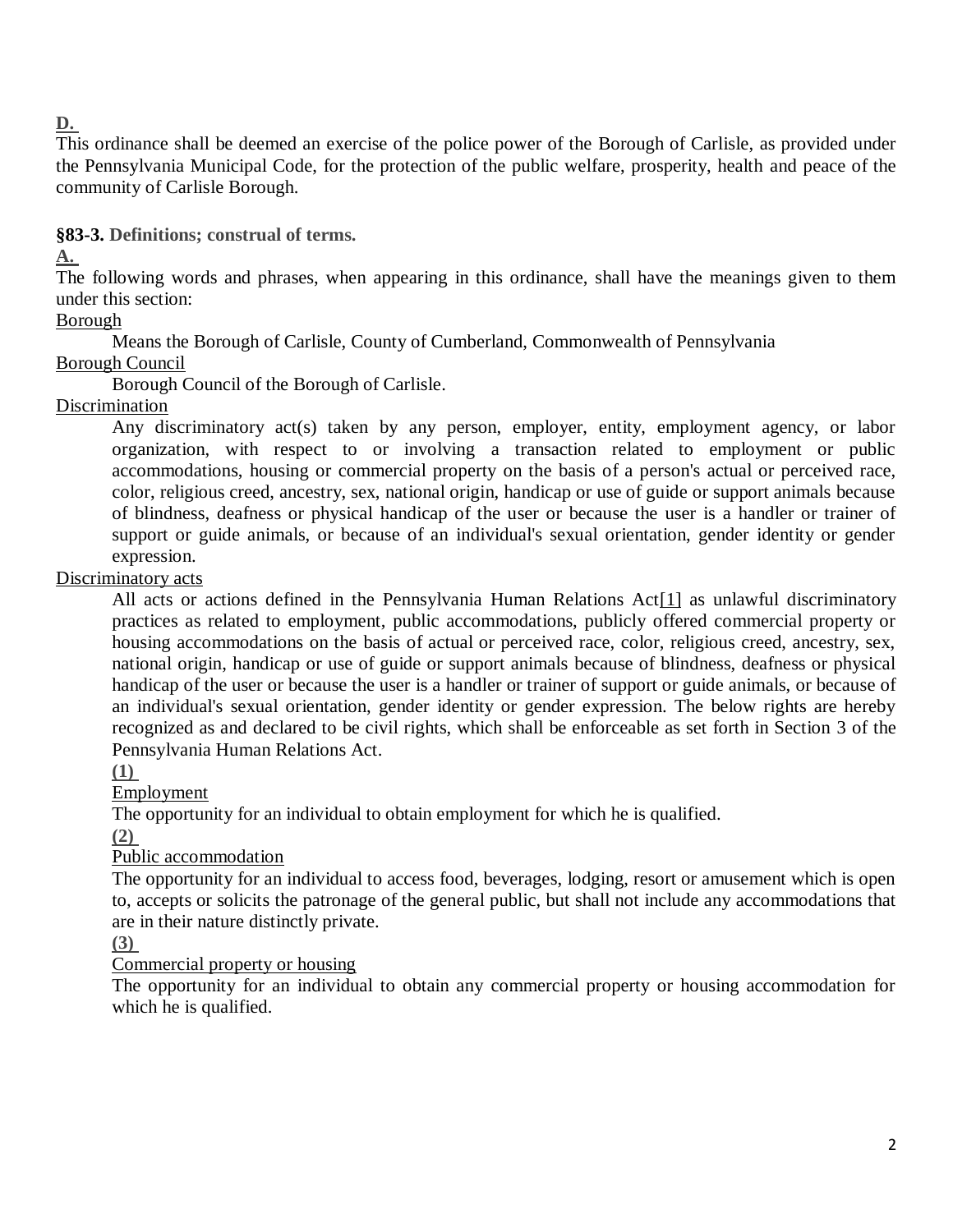### [Employee](http://ecode360.com/15421638#15421638)

Does not include (1) any individual employed in agriculture or in the domestic service of any person, (2) any individuals who, as a part of their employment, reside in the personal residence of the employer, (3) any individual employed by said individual's parents, spouse or child.

#### **[Employer](http://ecode360.com/15421639#15421639)**

Any person who employs one or more employees, including the Borough, its departments, boards and commissions, and any other government agency within the jurisdiction of the Borough, save those of any government agency whose laws may be deemed preemptive of this ordinance.

### [Gender identity or expression](http://ecode360.com/15421640#15421640)

Self-perception, or perception by others, as male or female, including an individual's appearance, behavior, or physical characteristics, that may be in accord with, or opposed to, one's physical anatomy, chromosomal sex, or assigned sex at birth, and that shall include, but is not limited to, persons who are undergoing or who have completed sex reassignment, are transgender, or are gender-variant.

#### **[Ordinance](http://ecode360.com/15421641#15421641)**

This ordinance, which shall be referred to as the "Borough of Carlisle Human Relations Ordinance."

[Person](http://ecode360.com/15421642#15421642)

Any natural person, fraternal, civic or other membership organization, corporation, general or limited partnership, proprietorship, limited-liability company, or similar business organization, including the Borough, its departments, boards and commissions, and any other for-profit and nonprofit organization.

### [Sexual orientation](http://ecode360.com/15421643#15421643)

Actual or perceived homosexuality, heterosexuality and/or bisexuality.

### $[1]$

See 43 P.S. § 951 et seq.

### **[B.](http://ecode360.com/15421645#15421645)**

Any terms of this ordinance not expressly defined herein shall be construed in a manner consistent with the Pennsylvania Human Relations Act.

### **§83-4. [Prohibited acts.](http://ecode360.com/15421623#15421683)**

**[A.](http://ecode360.com/15421684#15421684)**

Discrimination in employment, housing and commercial property or any public accommodation is prohibited under this ordinance.

### **[B.](http://ecode360.com/15421685#15421685)**

Retaliation against any individual because such person has opposed any practice forbidden by this ordinance or because such person has made a charge, testified, or assisted in any manner in any investigation or proceeding under this ordinance is prohibited under this ordinance.

### **[C.](http://ecode360.com/15421686#15421686)**

Aiding, abetting, inciting, compelling or coercing the doing of any act declared by this ordinance to be an unlawful practice, or obstructing or preventing any person from complying with the provisions of this ordinance, is prohibited under this ordinance.

### **[Exception.](http://ecode360.com/15421623#15421646)**

It shall not be a prohibited act for a religious corporation or association to commit any of the acts as defined in Section 83-4 of this ordinance if based upon the religious corporation's or association's religious beliefs.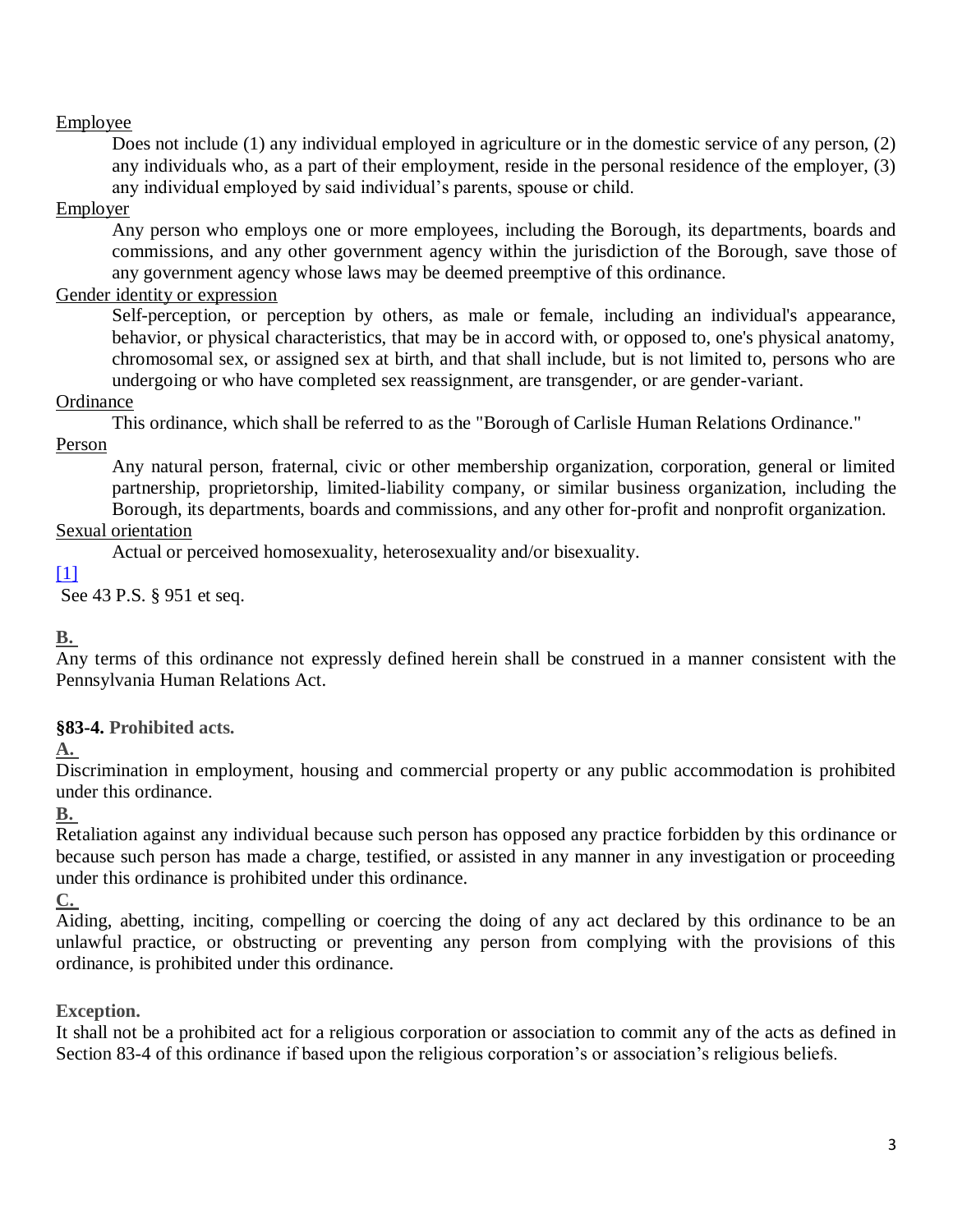**§83-5. [Human Relations Commission.](http://ecode360.com/15421623#15421647)** 

**[A.](http://ecode360.com/15421648#15421648)**

Pursuant to the authority set forth under § 962.1 of the Pennsylvania Human Relations Act, 43 P.S. § 962.1, there is hereby established a Human Relations Commission for the Borough of Carlisle, which shall be known as the "Borough of Carlisle Human Relations Commission."

### **[B.](http://ecode360.com/15421649#15421649)**

The Borough of Carlisle Human Relations Commission shall consist of four members, who shall be appointed to terms of four years by the Carlisle Borough Council. The terms of the members of the Commission shall be staggered, such that the terms of one-quarter of the members of the Commission shall expire each year. All members of the Commission shall be residents or business owners of the Borough of Carlisle and shall serve without compensation.

### **[C.](http://ecode360.com/15421650#15421650)**

The Chairperson of the Commission will designate one member as needed to receive a complaint and conduct an intake meeting with the complainants. The member charged with this duty shall not participate in any mediations involving parties to the complaint for which they handled the intake, nor shall this member vote on complaints brought in front of the Commission.

**[D.](http://ecode360.com/15421651#15421651)**

The Human Relations Commission shall, annually, designate one member to serve as Chairperson of the Commission. The Chairperson shall be responsible for coordinating the activities, meetings, and operations of the Commission, as set forth under this ordinance. The Chairperson shall also report, quarterly, to the Borough Manager regarding the activities of the Commission.

**[E.](http://ecode360.com/15421652#15421652)**

Members of the Commission shall, as soon after their appointment as practical, attend such training and education seminars or sessions as deemed necessary to acquaint themselves with the functioning of the Borough of Carlisle Human Relations Commission under this ordinance, as well as the terms, conditions and provisions of the Pennsylvania Human Relations Act, and the operation of the Pennsylvania Human Relations Commission. Such training and education shall be as directed by the Chairperson and shall be performed in conjunction with the State Human Relations Commission.

**[F.](http://ecode360.com/15421653#15421653)**

The Carlisle Borough Human Relations Commission shall have all of those powers necessary to execute the duties set forth under this ordinance, provided that such powers shall not exceed those exercised by the Pennsylvania Human Relations Commission under the Pennsylvania Human Relations Act.

**[G.](http://ecode360.com/15421654#15421654)**

The Carlisle Borough Human Relations Commission shall operate within the scope of funds that may be allocated, on an annual basis, by the Borough Council and shall not exceed the annual allocation in any year, except upon prior approval by the Borough Council. In adopting this ordinance, the Borough Council hereby expresses its intention that the operation of the Carlisle Borough Human Relations Commission under this ordinance shall be supported by volunteers, unpaid staff, and volunteer efforts and shall be as close to "zero cost" to the Borough as reasonably feasible.

## **§83-6. [Procedures for filing complaints.](http://ecode360.com/15421623#15421655)**

### **[A.](http://ecode360.com/15421656#15421656)**

Any person claiming to be aggrieved by a practice that is made unlawful under this ordinance may make, sign and file a verified complaint, as provided under Subsection **[B](http://ecode360.com/15421661#15421661)** of this section, alleging violations of this ordinance. Such complaint shall, at a minimum, contain the following information: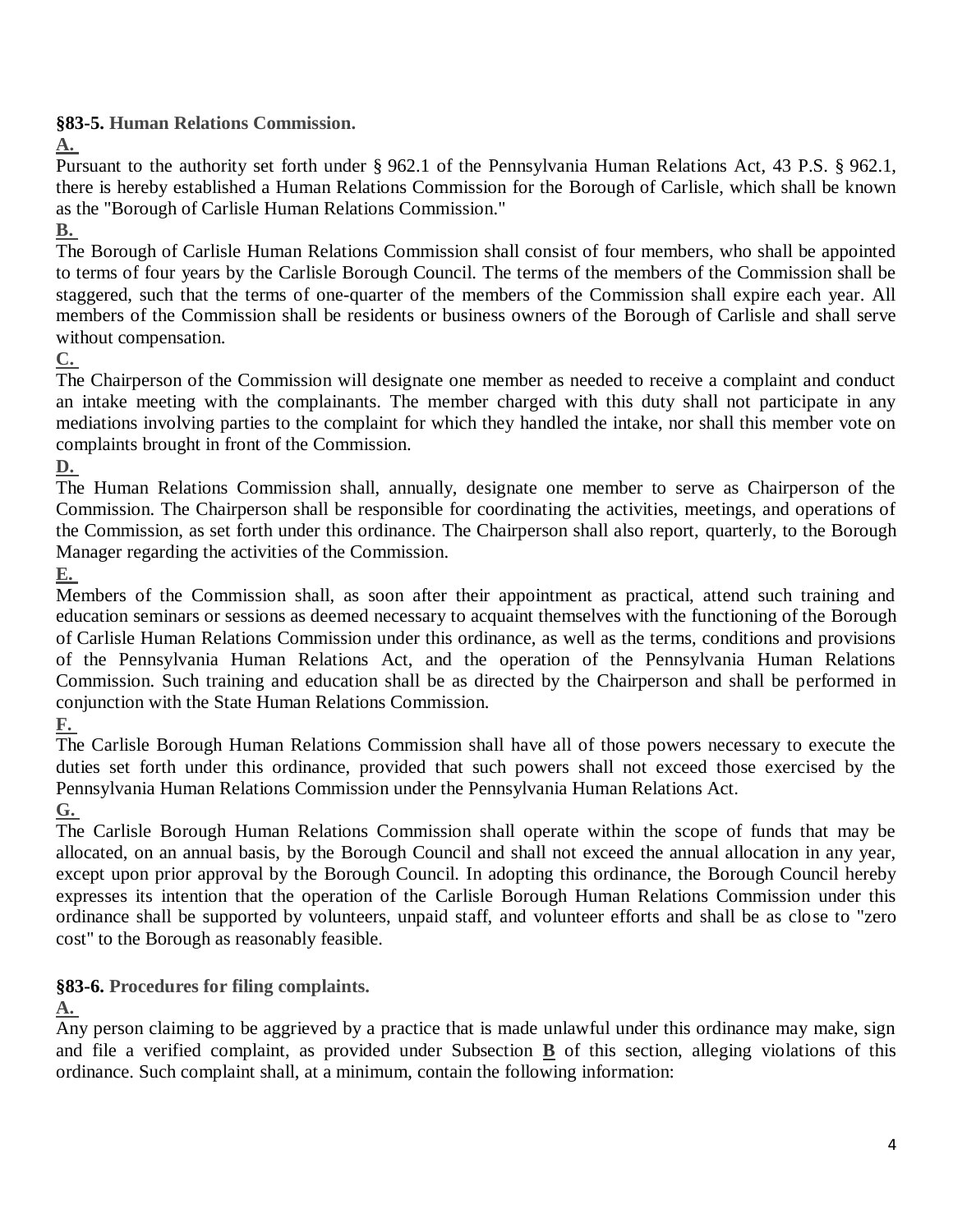**[\(1\)](http://ecode360.com/15421657#15421657)**

The name, telephone number, mailing address and e-mail address (if applicable) of the aggrieved person(s); **[\(2\)](http://ecode360.com/15421658#15421658)**

The name, telephone number, mailing address and e-mail address (if applicable) of the person(s) alleged to have committed the prohibited practice;

**[\(3\)](http://ecode360.com/15421659#15421659)**

A concise statement of the facts, including pertinent dates, time, locations, people, and acts involved constituting the alleged discriminatory practice;

**[\(4\)](http://ecode360.com/15421660#15421660)**

Such other information as may be required by the Commission.

**[B.](http://ecode360.com/15421661#15421661)**

Complaints may be filed in person at the office of the Borough Manager or by mailing such complaints to the Borough offices to the attention of the Borough Manager or the member of the Commission designated to handle intake. All such complaints must be received by the Borough within 180 days of the occurrence of the last act giving rise to the complaint, or such complaint shall be dismissed as untimely.

**[C.](http://ecode360.com/15421662#15421662)**

The Borough Manager shall transmit all complaints received to the Chairperson of the Commission not later than 10 days after receipt of the complaint. The Borough Manager shall conspicuously mark the face of the complaint with the date the document was first received in the Borough offices.

**[D.](http://ecode360.com/15421663#15421663)**

The Commission may promulgate forms for use by persons wishing to file a complaint; however, complaints that are prepared without the use of an approved form shall be deemed acceptable under this ordinance so long as the facts set forth under Subsection **[A](http://ecode360.com/15421656#15421656)** of this section can be clearly determined from the document submitted as a complaint.

**[E.](http://ecode360.com/15421664#15421664)**

The Commission may provide for a process by which persons seeking to file a complaint may consult with a volunteer or other staff person affiliated with the Commission who is trained to assist the prospective complainant in discerning the facts relevant to the prospective complaint. Such process shall also include referral of additional information to the prospective complainant concerning the content of this ordinance, the content of the Pennsylvania Human Relations Act, and the availability of the Pennsylvania Human Relations Commission as an additional venue within which the prospective complainant may seek redress when possible.

**§83-7. [Notifications by Commission; filing of answer by respondent.](http://ecode360.com/15421623#15421665)** 

**[A.](http://ecode360.com/15421666#15421666)**

Within 30 days of the receipt of a complaint, the Commission shall:

**[\(1\)](http://ecode360.com/15421667#15421667)**

Send a copy of the complaint to the person(s) charged with a discriminatory act or practice under this ordinance (the "respondent"), together with a copy of this ordinance.

**[\(2\)](http://ecode360.com/15421668#15421668)**

Send a notice to the complainant, informing him or her that the complaint has been accepted and processed by the Commission. If the complaint alleges discrimination on a basis proscribed under federal or state law, the notice shall also inform the complainant of his or her right to file a complaint with the Pennsylvania Human Relations Commission or the federal Equal Employment Opportunity Commission, as well as the United States Department of Housing and Urban Development, where applicable.

**[\(3\)](http://ecode360.com/15421669#15421669)**

Notify the Pennsylvania Human Relations Commission of the filing of any complaint that may be deemed to be within the jurisdiction of that Commission, as required under the Human Relations Act.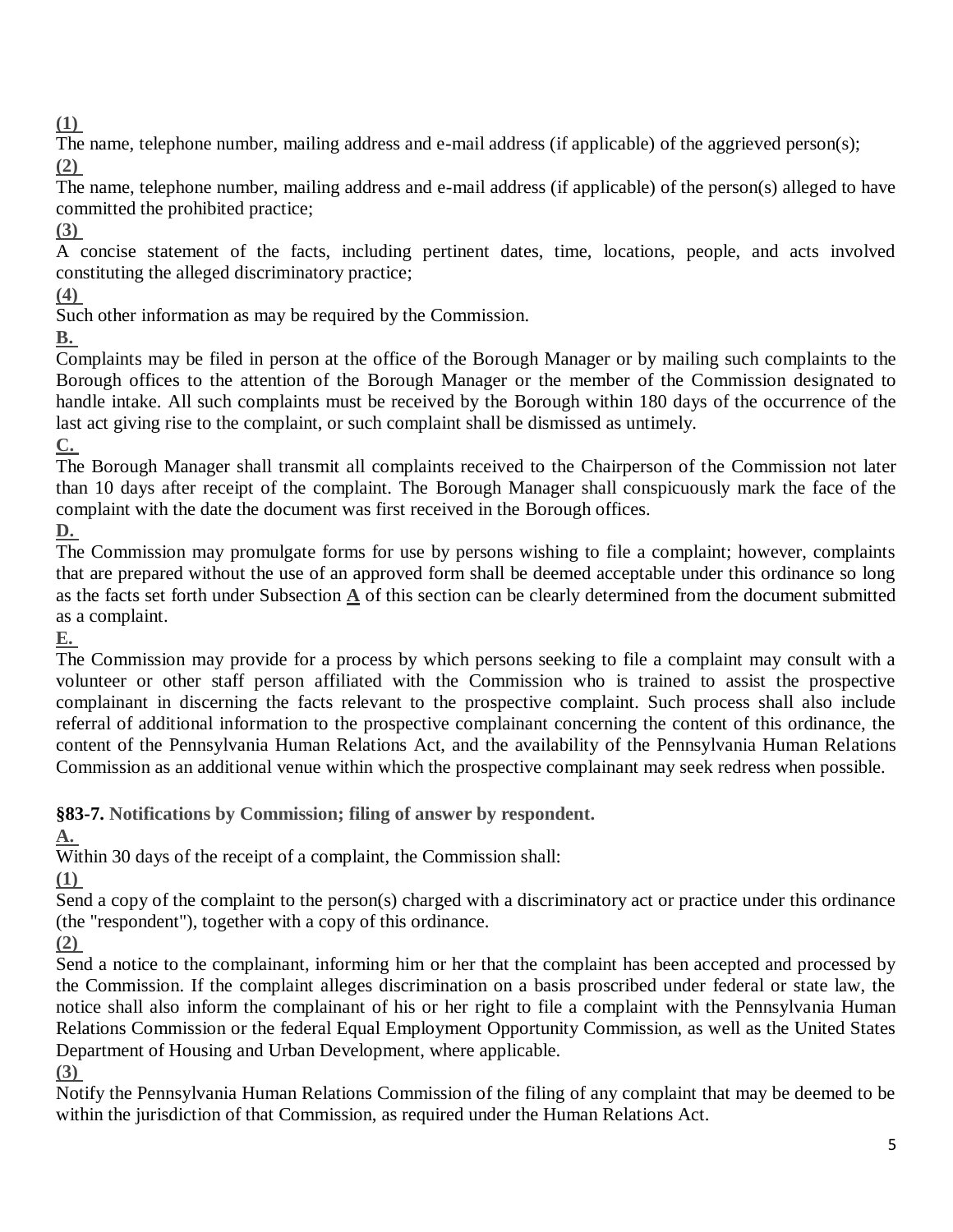### **[\(4\)](http://ecode360.com/15421670#15421670)**

Include a notice to both the complainant and the respondent(s) of their option to elect to proceed to voluntary mediation in order to resolve the matters giving rise to the complaint.

### **[B.](http://ecode360.com/15421671#15421671)**

The respondent(s) shall file a written verified answer to the complaint within 30 days of service of the complaint. An answer shall be filed in the same manner as a complaint.

## **§83-8. [Mediation.](http://ecode360.com/15421623#15421672)**

**[A.](http://ecode360.com/15421673#15421673)**

Within 30 days of receipt of an answer to a complaint or, where no answer is filed, within 60 days of service of the complaint upon the respondent(s), the Commission shall proceed in accordance with the following options, in the event that both parties have consented to mediation under **Section 83-7.A(4)**:

**[\(1\)](http://ecode360.com/15421674#15421674)**

The Commission shall refer the matter to a recognized alternative dispute-resolution service, which same service may be provided through Cumberland County, the Cumberland County Bar Association, or any other professional mediation service provider, or may refer the matter to a licensed member of the Pennsylvania Bar who may be willing to perform service to the Commission as a volunteer mediator. Any costs or expenses that may be associated with the mediation shall be the responsibility of the parties.

**[\(2\)](http://ecode360.com/15421675#15421675)**

The parties shall jointly select the mediator, however, the Commission shall retain the authority to act as the mediator in the event that the parties have agreed to mediation but cannot jointly agree on a mediator. Mediation sessions conducted by the Commission may proceed with a minimum of two eligible Commission members. Mediation sessions shall remain private and not otherwise subject to public attendance. **[B.](http://ecode360.com/15421676#15421676)**

When mediation has resulted in an amicable resolution of the complaint and the complaint is resolved, the Commission shall notify the parties that the complaint has been dismissed and shall record the result of the mediation in the notice of dismissal.

**[C.](http://ecode360.com/15421677#15421677)**

In the event that the complaint has not been resolved through mediation, the parties are entitled to proceed to the Court of Common Pleas in Cumberland County.

## **§83-9. [Nonlimitation of remedies.](http://ecode360.com/15421623#15421678)**

Nothing contained in this ordinance shall be deemed to limit the right of an aggrieved person to recover under any other applicable law or legal theory.

## **§83-10. [Effect on other filings.](http://ecode360.com/15421623#15421679)**

This ordinance shall have no jurisdiction over matters that are the subject of pending or prior filings made by an aggrieved person before any state or federal court or agency of competent jurisdiction.

# **§83-11. [Violations and penalties.](http://ecode360.com/15421623#15421680)**

Any person who shall violate any provision of Section 83-4 of this ordinance may be subject by the Cumberland County Court of Common Pleas, or by any court of competent jurisdiction, to the penalties enumerated in Section 9(f)(1) and (2) and Sections 9.2, 9.3, 10 and 11 of the Pennsylvania Human Relations Act. [1] The penalties contained in this ordinance shall mirror any future changes to the Pennsylvania Human Relations Act as adopted by the General Assembly and approved by the Governor.